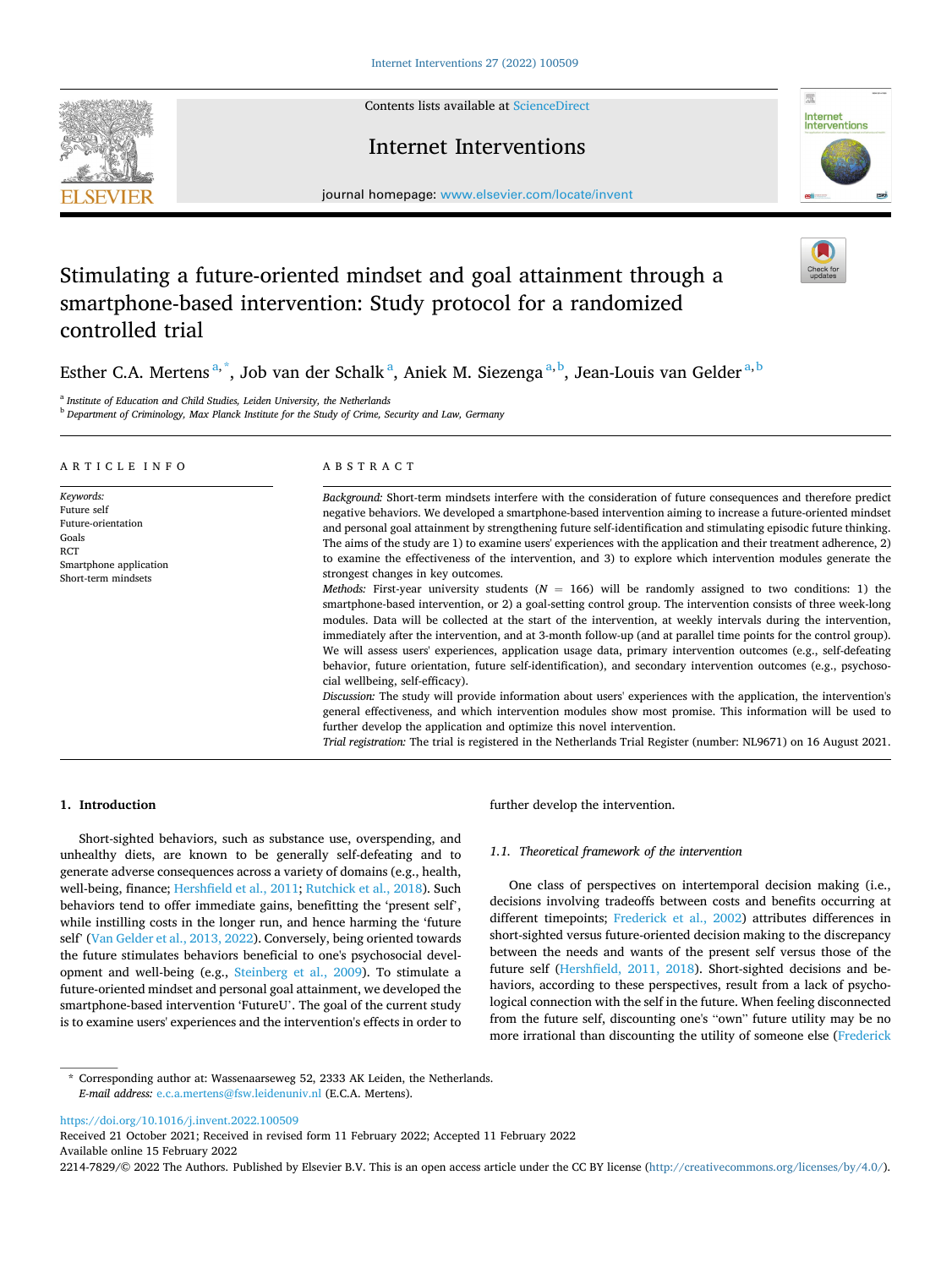#### *E.C.A. Mertens et al.*

[et al., 2002\)](#page-6-0). Conversely, a strong sense of psychological connection between the present and the future self is likely to result in decision making favoring the future self by prioritizing the future over the present [\(Hershfield, 2018](#page-6-0)).

Previous research has shown that strengthening identification with the future self can stimulate a future-oriented mindset and affect behavior in a variety of domains, including health [\(Rutchick et al.,](#page-6-0)  [2018\)](#page-6-0), delinquency [\(Van Gelder et al., 2015, 2022](#page-7-0)), and saving ([Hershfield et al., 2011\)](#page-6-0). Most research investigating future selfidentification has focused on the effects of exposure (imaginal or through images) to the future self on subsequent behaviors and thinking (e.g., [Hershfield et al., 2011;](#page-6-0) [Rutchick et al., 2018](#page-6-0)). The current intervention combines exposure to the future self with episodic future thinking, which refers to the capacity to imagine or to simulate experiences that might occur in one's personal future ([Schacter et al., 2017](#page-6-0)). According to [Suddendorf and Corballis \(2007\),](#page-6-0) humans have the capacity to 'pre-live' events by mentally projecting themselves forward in time, enabling them to plan for the future. This capacity has been used in interventions addressing lifestyle behaviors, such as food purchases ([Hollis-Hansen et al., 2020](#page-6-0)), eating behaviors [\(Daniel et al., 2013](#page-6-0)), and smoking [\(Stein et al., 2016\)](#page-6-0). The vividness of the imagined future event is an important factor in this process: The more vivid the prospective image is, the stronger the intervention effect ([Daniel et al., 2013](#page-6-0)).

## *1.2. Components of the smartphone-based intervention*

Smartphone-based interventions have shown positive effects on a broad range of outcomes, such as depressive symptoms, anxiety symptoms, stress levels, and quality of life ([Linardon et al., 2019](#page-6-0)). Research has started to link these effects to specific components used in applications. For instance, setting goals has been related to positive intervention effects in a randomized factorial trial examining the effectiveness of a smartphone application aimed at increasing physical activity [\(Fanning](#page-6-0)  [et al., 2017\)](#page-6-0), as well as in a systematic review studying characteristics of efficacious smartphone-based interventions aimed at improving lifestyle choices [\(Schoeppe et al., 2016\)](#page-6-0). Receiving personalized feedback on progress has also been associated with positive effects [\(Fanning et al.,](#page-6-0)  [2017;](#page-6-0) [Schoeppe et al., 2016\)](#page-6-0). Similarly, a meta-analysis examining components of smartphone-based interventions for mental health problems found that push notifications as reminders to use the application, and personalized feedback and supportive messages, were related to stronger intervention effects [\(Linardon et al., 2019](#page-6-0)).

## *1.3. FutureU: a smartphone-based intervention*

Building on earlier research, FutureU aims to stimulate a futureoriented mindset and personal goal attainment by strengthening people's ability and motivation to consider their future and fostering their identification with their future self. The intervention consists of three modules, each lasting seven days. The first module focuses on future selfidentification and personality, the second on temporal distancing and wise reasoning in decision making, and the third on stimulating a growth mindset ([Dweck and Yeager, 2019\)](#page-6-0) and goal achievement. By engaging with their future self on a daily basis, we expect participants to gain a more vivid and positive view of their future and to incorporate their future self into their own identity. This positive vivid image of the future self and its integration into one's identity is expected to foster future-oriented mindset and behaviors (e.g., future orientation, reduced self-defeating behaviors, psychosocial well being), and personal goal attainment [\(Nurra and Oyserman, 2018;](#page-6-0) [Verplanken et al., 2008\)](#page-7-0).

The intervention includes components that have been related to positive intervention effects in prior interventions. Goal setting, personalized feedback, and supportive messages are implemented throughout the intervention. Participants set goals both at the start of the intervention and on a weekly basis during the intervention. Personalized feedback and supportive messages, which are partially

based on participants' responses in the application, are communicated via the future self, such as the advice they formulate for their present self from the perspective of their future self. Although the feedback and support messages are not provided by a therapist, automatically generated personalized support has been shown to generate equivalent effects ([Linardon et al., 2019\)](#page-6-0).

We use technology to create a persuasive three-dimensional visual analog, an 'avatar', of participants' future self, and create the suggestion of interaction with this future self. Moreover, we developed an interaction within the application, a 'time travel portal', intended to facilitate mental time travel and alternating between taking the perspective of the future self and that of the present self. Furthermore, the intervention is standardized, ensuring intervention fidelity, and stimulates engagement with the application through the use of daily push notifications.

#### *1.4. The present study*

The current study has three aims. First, we will examine users' experiences with the application and intervention adherence. This provides important information for the further development of the FutureU smartphone application, as high levels of acceptability and usability increases users' tendencies to apply the recommended intervention techniques [\(Sekhon et al., 2017\)](#page-6-0). Second, we will analyze the overall effectiveness of the intervention. This will provide an indication about the extent to which the intervention is able to stimulate a future-oriented mindset, increase identification with the future self, promote beneficial behaviors, reduce self-defeating behavior, and foster personal goal attainment. Third, we will explore participants' change on several outcomes during the intervention to study the effectiveness of each module. We specifically focus on concepts in which changes can be measured over the course of a week, such as self-defeating behaviors (e.g., missing classes or work, overspending, procrastinating) and psychosocial wellbeing. Studying change on key outcomes after each module allows for determining which modules carry most promise for establishing change. This information provides detailed insights into how the intervention can be developed further to improve effectiveness and carries theoretical relevance ([Fanning et al., 2017\)](#page-6-0).

Given that interventions aimed at changing behavior are best implemented during a transformational life event and change of context ([Dai et al., 2014](#page-6-0); [Verplanken et al., 2008](#page-7-0)), the target population of the current study is first-year university students. For many of these students transitioning from secondary school to university involves moving to a new city, living by themselves, being separated from family and close others, and/or taking on new roles. During transformational life events, people are more inclined to take a 'big-picture' view of their lives, which may motivate behavioral changes [\(Dai et al., 2014\)](#page-6-0). Additionally, a change of context can alter choices and decisions based on contextual information in order to adapt to the new situation ([Verplanken et al.,](#page-7-0)  [2008\)](#page-7-0).

We hypothesize that participants experience the smartphone application as user friendly and engaging, and use it multiple times per week. Furthermore, we hypothesize that the intervention is effective in increasing students' future self-identification, future-oriented mindset and behaviors (e.g., increasing future-orientation, reducing selfdefeating behavior), and personal goal attainment. Regarding the effectiveness of the separate intervention modules, we hypothesize to see positive intervention effects after each module, given that all modules are based on theoretical mechanisms of change. It is important to note, however, that to the best of our knowledge, this is the first time these theories of change are combined and incorporated in a smartphone application, which, in turn, may affect the effectiveness of these theorized mechanisms.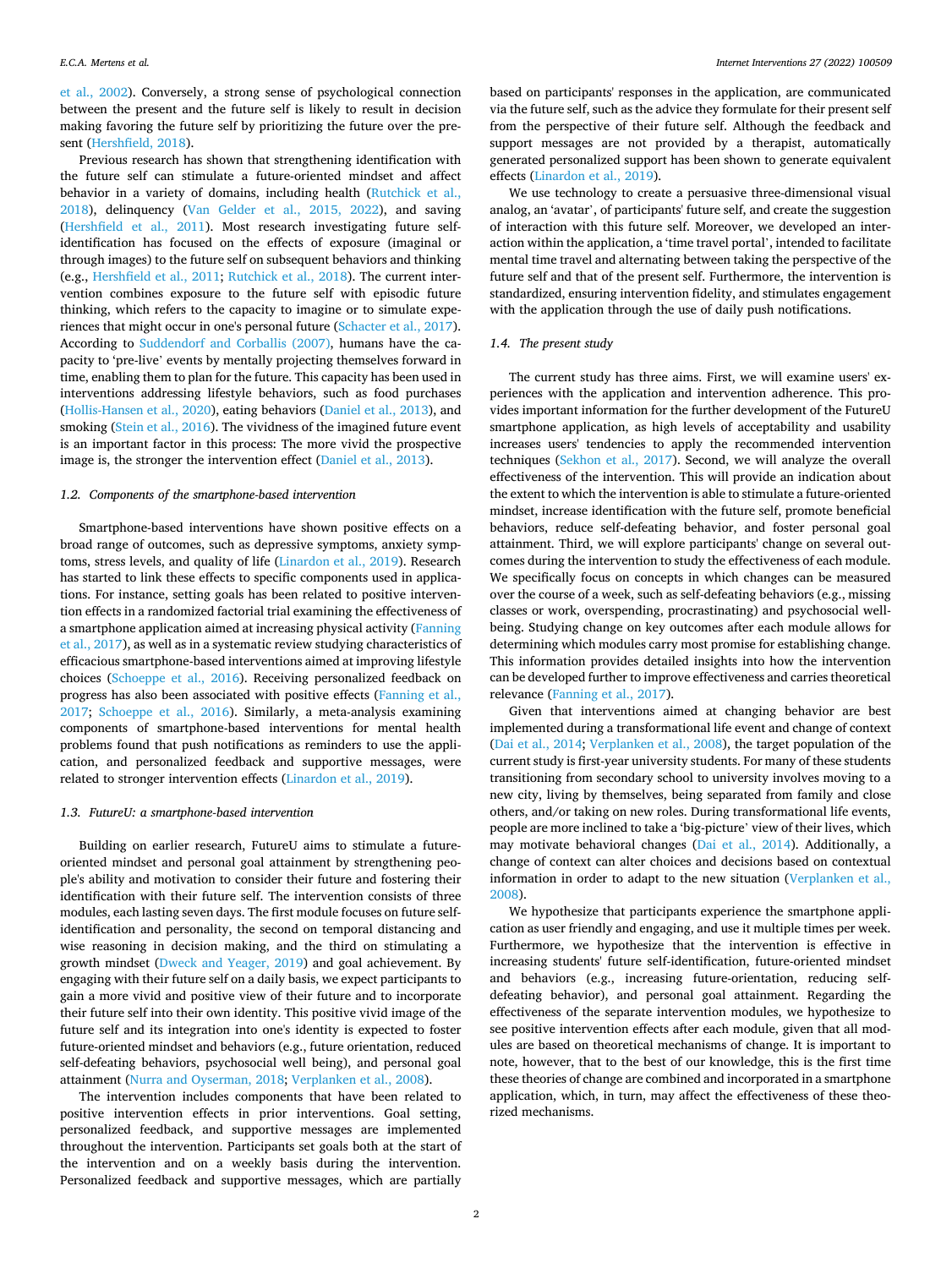## <span id="page-2-0"></span>**2. Methods**

## *2.1. Design*

The effectiveness of the intervention will be examined by means of a Randomized Controlled Trial (RCT) with two conditions: 1) a smartphone-based intervention condition, and 2) an active control condition. In the smartphone condition, participants receive the intervention over a period of three weeks. In the control condition, participants actively set goals, but will receive no further intervention.

All participants start with an individual intake session with a member of the research team in the lab at the university. During this session participants provide active informed consent, set goals for the coming month (i.e., monthly goal) and the year (i.e., yearly goal), and complete a series of questionnaires (baseline assessment). In addition, participants in the smartphone condition will take a photo of their face (a 'selfie') for avatar creation and install the application on their phone.

Assessments will be conducted prior, during, and immediately after the intervention, and at 3-month follow-up. Participants in the control condition will complete the assessments at parallel points in time. The outcomes will be assessed using online questionnaires (using Qualtrics software) completed by the participants. Academic results will be requested from the university at the end of the academic year after participants' consent. The interim assessments (one week and two weeks after baseline assessment) concern a subset of the outcomes. In exchange for participation, participants receive  $E25$ , or 6 course credits after completion of the post-measurement, and an additional  $€10,$ - for completion of the 3-month follow-up (see Fig. 1 for the study flow chart).

Ethical approval for this study was obtained from the independent Ethics Board of the Institute of Education and Child Studies at Leiden University (ECPW2021-320).



**Fig. 1.** Study flow chart.

## *2.2. Participants and power calculation*

Participants are first-year students enrolled in a university in the Netherlands who own an Android or iPhone smartphone. Sample size was determined by an a-priori power analysis with G\*Power. Estimation of effect size is based on [Tanner-Smith et al. \(2018\)](#page-6-0) who examined mean effect size distributions for universal interventions in a review of metaanalyses (Cohen's *d* ranging from 0.23–0.58). Assuming a significance level of  $p < .05$ , a medium effect size of Cohen's  $d = 0.50$ , two conditions, and one covariate, a sample size of 128 participants is estimated to achieve a power of 80%. Considering a drop-out rate of 20%, we aim to include 83 participants per condition, resulting in a total sample of 166 participants.

## *2.3. Recruitment and randomization*

Participants will be recruited via the university's official communication channels (e.g., university website, social media). Additionally, flyers will be distributed in university buildings. Furthermore, student associations will be requested to distribute the study advertisement among their members. Finally, the study will be advertised during the university's introduction week for incoming students, and announced at lectures for first-year students.

Interested students can schedule an appointment for the intake session. At the beginning of the session, students are screened for eligibility. Eligible students are randomly assigned to one of the two conditions on a 1:1 ratio, using block randomization with blocks of 6 (i.e., within a block 3 participants are allocated to each condition), and proceed with the intake session.

#### *2.4. Blinding*

It is not possible to blind participants or researchers to conditions as all will know whether they will be using the smartphone application or not. Participants are, however, unaware of the content of the application or the study's hypotheses.

## *2.5. Conditions*

## *2.5.1. Intervention*

During the intake, participants formulate a monthly- and a yearly goal. The goals can be related to each other, but this is not a requirement. Goal-setting is guided by the researcher to ensure that the goals are specific, measurable, and challenging but attainable, as goals with these characteristics are most likely to have a positive effect on performance ([Van Lent and Souverijn, 2020](#page-7-0)). To this end, goals are determined using the SMART-goal model and Zimmerman's criteria ([Ogbeiwi, 2021\)](#page-6-0). Participants also formulate a weekly goal that will facilitate attainment of their monthly goal. During the intake participants independently formulate the first weekly goal, with a reminder of the researcher to consider the SMART-goal model. At the end of each week, participants indicate to which extent they have worked on, and reached, their goal of that week and independently formulate a new weekly goal.

Prior to this RCT, the first version of the FutureU application was extensively user-tested. Semi-structured interviews and focus groups were held among users belonging to the target population as well as experts (i.e., application developers, researchers, and a therapist with experience in smartphone-based interventions). User feedback was processed and used to further improve the application. An overview of module content and core features is provided in [Table 1.](#page-3-0) For screenshots of the application, see [Fig. 2](#page-4-0).

The main recurrent feature of the application is the interaction with the future self via a chat function [\(Fig. 2](#page-4-0)A). During the entire intervention period (i.e., 21 days), participants receive a daily push notification stating that there is a message from their future self. Every other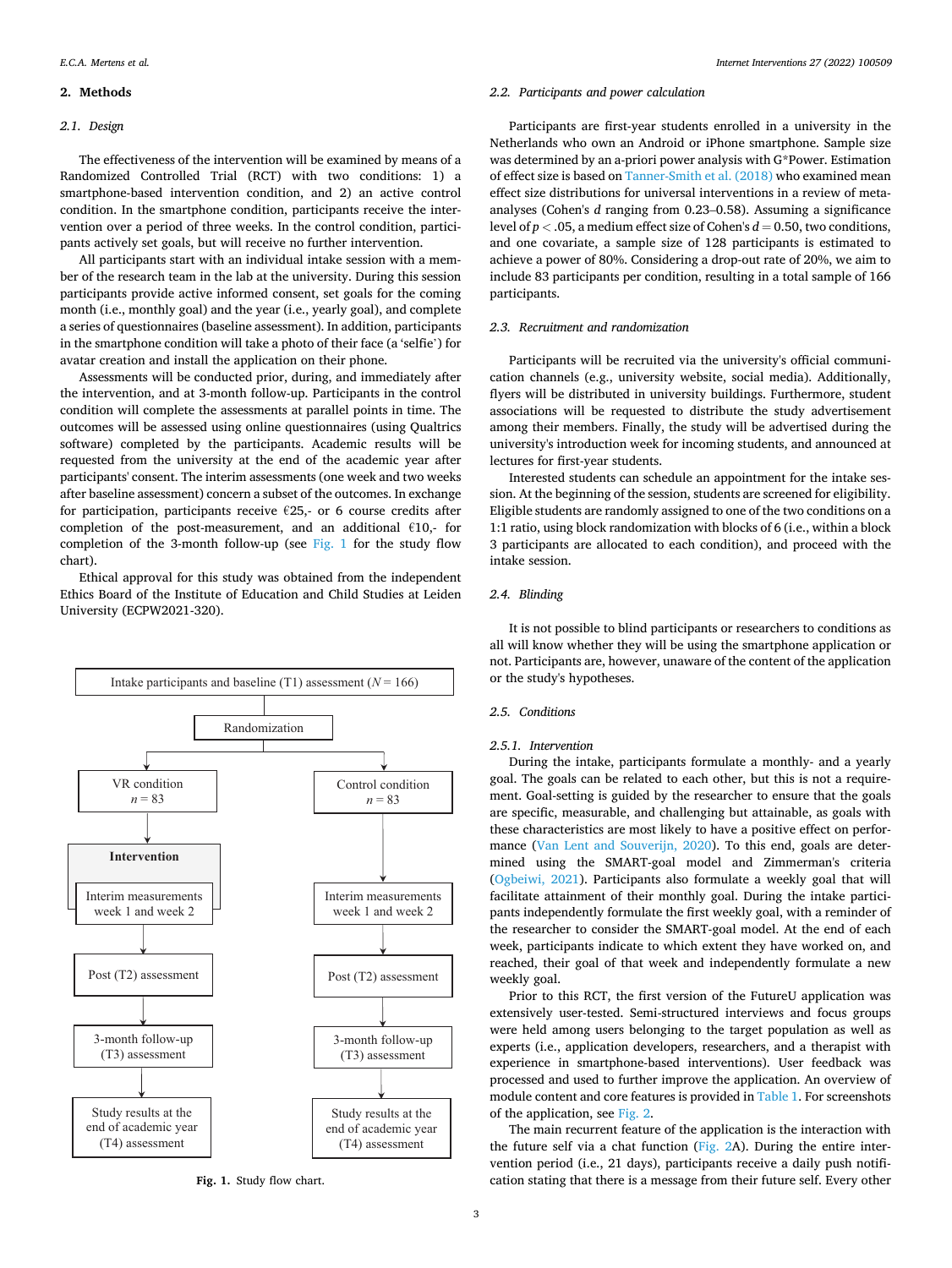<span id="page-3-0"></span>**Table 1** 

Modules of the intervention.

| Week           | Module                             | Aim                                                                                                                                                                                                        | Theory                                                                                                                                                                                                                                                                                                                                                                                                                                                                                                                                                                                                                                 | Core features                                                                                                                                                                                                                                                                                                                                                                                                              |
|----------------|------------------------------------|------------------------------------------------------------------------------------------------------------------------------------------------------------------------------------------------------------|----------------------------------------------------------------------------------------------------------------------------------------------------------------------------------------------------------------------------------------------------------------------------------------------------------------------------------------------------------------------------------------------------------------------------------------------------------------------------------------------------------------------------------------------------------------------------------------------------------------------------------------|----------------------------------------------------------------------------------------------------------------------------------------------------------------------------------------------------------------------------------------------------------------------------------------------------------------------------------------------------------------------------------------------------------------------------|
| 1              | Future self and<br>personality     | Stimulating vividness, familiarity and<br>identification with the future self and learn<br>about their own and their future selves'<br>personality                                                         | • Exposure to and vividness of the future self<br>increases future orientation (McMichael et al.,<br>2021).<br>• Incremental personality theory: The belief that<br>personality can change over time can reduce<br>problematic behaviors (Yeager, 2017).<br>• People's willingness to change on personality<br>traits in socially desirable ways increases after<br>feedback on their current trait levels (Thielmann<br>and De Vries, 2021).                                                                                                                                                                                          | • Complete personal profile of the future self (e.<br>g., work experience, skills, accomplishments)<br>• Current scores on personality traits with an<br>indication of norm scores<br>• Psychoeducation that personality can change<br>over time<br>• Set scores of personality traits of future self                                                                                                                      |
| $\overline{2}$ | Future self<br>perspective         | Practice with distanced perspective taking on<br>problems to make future-oriented choices and<br>increase self-insight with the potential to adjust<br>attitudes and behaviors in favor of the future self | · People make more future-oriented choices:<br>1) for others (i.e., Solomon's paradox;<br>Grossmann and Kross, 2014)<br>2) when they have a vivid perception of the<br>future self (McMichael et al., 2021)<br>3) when they can psychologically or<br>temporally distance themselves from the<br>situation (i.e., Construal level theory; Trope and<br>Liberman, 2003).<br>• Wise reasoning is enhanced with third-person<br>self-reflection (Grossmann et al., 2021)                                                                                                                                                                  | • Psychoeducation that people make more<br>future-oriented choices when they distance<br>themselves from the situation, and when they<br>think about the long-term consequences<br>• Time travel portal to take future self<br>perspective for giving compliment, advice, and<br>motivation<br>• Participants address themselves in the third-<br>person<br>• Spoken interaction with playback of the<br>recorded messages |
| 3              | Goal setting<br>and<br>achievement | Educate about a growth mindset to stimulate<br>goal setting and practice Mental Contrasting and<br>Implementation Intentions to foster goal<br>achievement                                                 | • Growth mindset: The belief that people's<br>abilities can develop over time. This mindset<br>aids engagement in thoughts and behaviors to<br>work towards goals (Dweck and Yeager, 2019).<br>• Mental Contrasting and Implementation<br>Intentions (Oettingen and Gollwitzer, 2010):<br>Method in which the desired future is contrasted<br>with the current reality and then reflected upon<br>obstacles in the way of attaining the desired<br>future. Subsequently, a plan is formulated to<br>implement behaviors to overcome obstacles, i.e.,<br>implementation intentions, in the format: If<br>situation X, then I will do Y. | • Psychoeducation that abilities can develop<br>over time<br>• Video-clip explaining Mental Contrasting and<br><b>Implementation Intentions</b><br>• Practice with Mental Contrasting and<br>Implementation Intentions to work towards<br>goals via filling in a scheme                                                                                                                                                    |

day, participants receive an additional push notification with a general comment of their future self. Every time after opening the application, participants first 'connect' with their future self by touching the (virtual) finger of their future self on the blurred screen of their phone. This generates a pulse and unblurs the screen with the avatar of the future self becoming visible (see [Fig. 2](#page-4-0)B). The purpose of this 'connection mechanic' is to establish a kinetic connection with the future self and to present participants with an affiliation smile as positive social reinforcement for using the application ([Martin et al., 2017](#page-6-0)). After connection is established, participants enter the chat to interact with their future self as they engage in a scripted conversation (see [Fig. 2](#page-4-0)C). In the chat, the future self provides psychoeducation (both in text and in video-clips), asks questions relating to the participants' perceived future, or provides instructions for the (theory-driven) interaction of that day. The future self also sends images and emojis, and makes jokes to keep the interaction fun. Daily interactions in the application last approximately 5 min or less, as the application favors frequency of contact over length.

## *2.5.2. Control*

Participants in the control condition set a monthly- and a yearly goal during the intake, following the same procedure as participants in the intervention condition (see [Section 2.5.1](#page-2-0) Intervention). Furthermore, participants set a weekly goal that helps them to work towards their monthly goal. As in the intervention condition, the first weekly goal is set independently during the intake with a reminder of the researcher to keep the SMART-goal model in mind when formulating the goal. The other weekly goals are formulated independently by the participant at the end of the weekly questionnaires.

In contrast to the intervention condition, participants do not receive further support for working towards their goals. As the mere act of setting specific, measurable, and challenging goals has been shown to

increase positive outcomes (e.g., [Van Lent and Souverijn, 2020](#page-7-0)), this active control condition allows us to examine intervention effects over and above the potential effects of setting goals.

## *2.6. Measures/instruments*

An overview of the concepts, instruments, and measures at each time point is presented in [Table 2.](#page-5-0)

#### *2.6.1. Primary outcomes*

Future orientation will be assessed with the Future Orientation Scale ([Steinberg et al., 2009\)](#page-6-0), which measures time perspective, anticipation of future consequences, and planning ahead. The scale consists of 15 items (e.g., "Some people spend very little time thinking about how things might be in the future, but other people spend a lot of time thinking about how things might be in the future.";  $\alpha = 0.80$ ).

The self-defeating behavior measure, indicating behaviors with immediate gains and long-term costs, is based on the measure used in [Van](#page-7-0)  [Gelder et al. \(2015\)](#page-7-0). The scale consists of 16 items representing different self-defeating behaviors (e.g., "How often in the past week have you used drugs?").

The extent to which participants are committed to their year goal will be assessed with the Goal Commitment Questionnaire ([Hollenbeck](#page-6-0)  [et al., 1989\)](#page-6-0) consisting of 7 items (e.g., "I think this goal is a good goal to shoot for.";  $\alpha = 0.71$ ).

Weekly goal achievement will be measured after each week of the intervention, or at parallel time points in the control condition, with 3 items developed for this study: "I often thought about my weekly goal.", "I have worked towards my weekly goal.", and "I have achieved my weekly goal.".

Future self-identification indicates the degree to which people have a clear image of their future self and can identify with their future self. We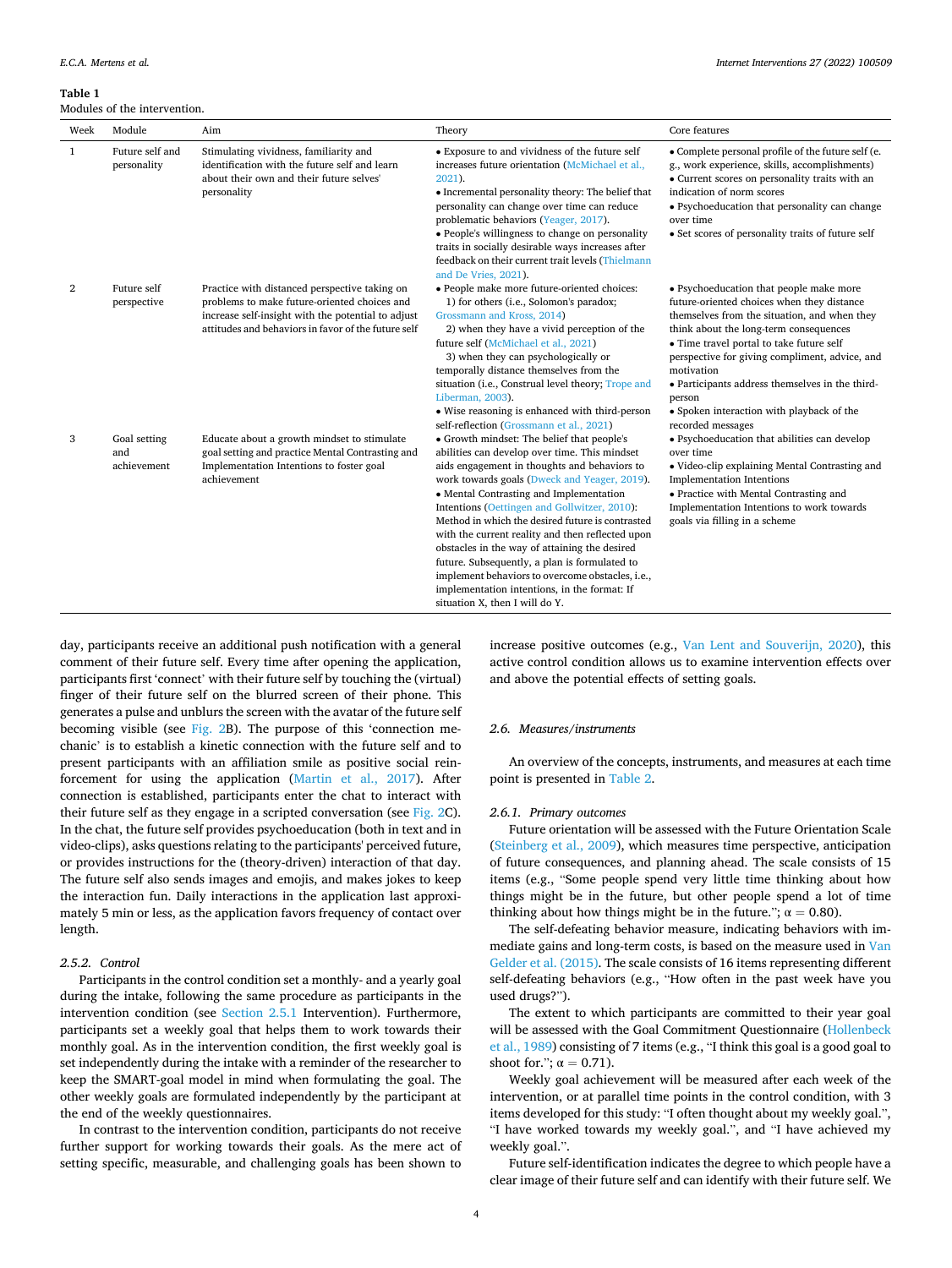#### <span id="page-4-0"></span>*E.C.A. Mertens et al.*



**Fig. 2.** FutureU application screenshots of A) connection, B) chat, and C) homescreen and menus.

will assess the vividness with which people can imagine their future self (5 items, e.g., "I find it easy to imagine myself 10-years in the future."; based on [Van Gelder et al., 2015](#page-7-0)), positive valence towards their future self (1 item, "Indicate how you feel when you think about the future." answer categories ranging from negative to positive; based on [Hershfield](#page-6-0)  [et al., 2009\)](#page-6-0), and relatedness with their future self (2 items, e.g., "How connected do you feel with your future self?"; based on [Hershfield et al.,](#page-6-0)  [2009\)](#page-6-0).

Academic results at the end of the academic year will by requested from university, after student consent.

Impulsiveness is assessed with the Barratt Impulsiveness Scale short form measuring non-planning, motor impulsivity, and attentional impulsivity [\(Spinella, 2007](#page-6-0)). The short form consists of 15 items (e.g., "I do things without thinking.";  $\alpha = 0.79$ ).

In the smartphone condition, we will additionally assess engagement with the application through usage data and users' experiences with the application immediately after the intervention through a questionnaire. User experience measures (27 items in total) include ease of use (e.g., "The app was easy to use."), satisfaction ("I am satisfied with the app."), and acceptability (e.g., "I would use the app again.") of the application. They are based on the subscale Ease of use and satisfaction of the mHealth App Usability Questionnaire ([Zhou et al., 2019\)](#page-7-0) and the subscale Functionality of the Mobile App Rating Scale [\(Stoyanov et al.,](#page-6-0)  [2015\)](#page-6-0).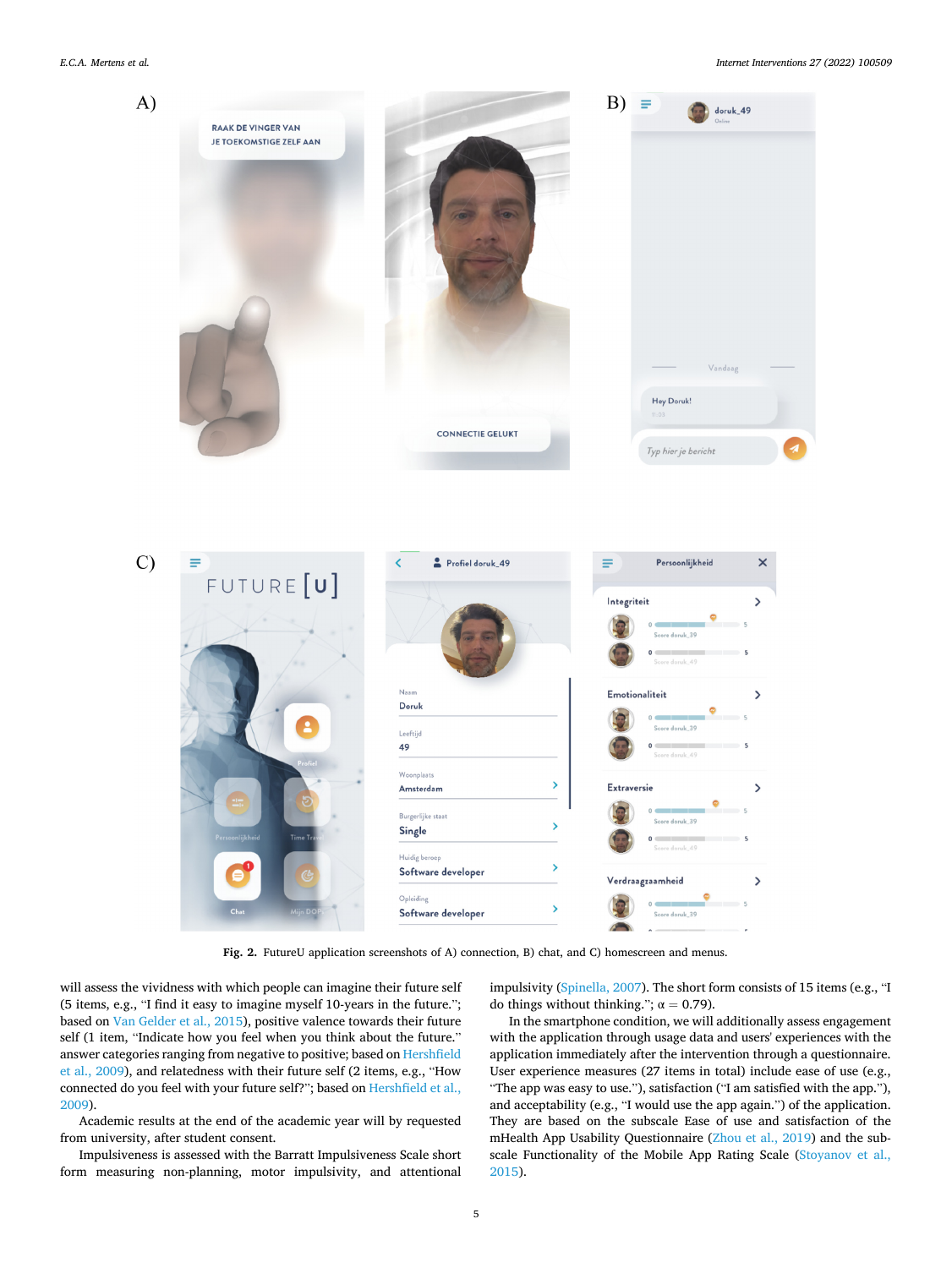#### <span id="page-5-0"></span>**Table 2**

|  |  |  | Overview concepts, instruments and assessment time points administered. |  |
|--|--|--|-------------------------------------------------------------------------|--|
|  |  |  |                                                                         |  |

| Concept                                   | Instrument                                                                               | #Items | <b>T1</b>    | Int.  | T <sub>2</sub> | T <sub>3</sub> | T <sub>4</sub> |
|-------------------------------------------|------------------------------------------------------------------------------------------|--------|--------------|-------|----------------|----------------|----------------|
| Future<br>orientation                     | <b>Future Orientation</b><br>Scale                                                       | 15     | x            |       | x              | x              |                |
| Self-defeating<br>behavior                | Self-defeating<br>behavior list based<br>on Van Gelder et al.<br>(2015)                  | 16     | x            | x     | x              | x              |                |
| Goal<br>commitment                        | <b>Goal Commitment</b><br>Ouestionnaire                                                  | 7      | x            |       | X              | X              |                |
| Weekly goal<br>achievement                | Self-developed                                                                           | 3      |              | X     | X              |                |                |
| Future self-<br>identification            | Based on Hershfield<br>et al. (2009) and<br>Van Gelder et al.<br>(2015)                  | 8      | x            | X     | X              | x              |                |
| Academic<br>results <sup>a</sup>          | University records                                                                       |        |              |       |                |                | X              |
| Impulsiveness                             | <b>Barratt Impulsivity</b><br>Scale 15 item<br>version                                   | 15     | x            |       | x              | x              |                |
| Engagement<br>with<br>applicationb        | Smartphone<br>application usage<br>data                                                  |        |              |       | x              |                |                |
| Smartphone<br>application<br>experiencesb | Based on mHealth<br>App Usability<br>Questionnaire and<br>the Mobile App<br>Rating Scale | 27     |              |       | x              |                |                |
| Personality                               | HEXACO-PIR-R100                                                                          | 100    | x            |       |                |                |                |
| Psychosocial<br>wellbeing                 | Warwick-<br>Edinburgh Mental<br>Wellbeing scale                                          | 14     | $\mathbf{x}$ | $x^c$ | x              | x              |                |
| Self-efficacy                             | General Self-<br>efficacy<br>Ouestionnaire                                               | 10     | x            |       | x              | x              |                |
| Self-esteem                               | Rosenberg Self-<br>esteem Scale                                                          | 10     | x            |       | x              | X              |                |

<sup>a</sup> University records will be requested at the end of the academic year (T4). b Only assessed in the smartphone-based intervention condition. c The 7-item short version is used for the interim assessments. Int = interim assessments.

## *2.6.2. Secondary outcomes*

Personality will be assessed at baseline with the 100-item HEXACO-PI-R ([Lee and Asthon, 2018](#page-6-0)) which measures 6 dimensions: Honesty-Humility, Emotionality, Extraversion, Agreeableness, Conscientiousness, and Openness to Experience. Each dimension is assessed with 16 items (e.g., "I often check my work over repeatedly to find any mistakes.", "I am energetic nearly all the time.", "Having a lot of money is not especially important to me."), with the interstitial facet Altruism measured with 4 items. The six HEXACO dimensions have shown high reliability (range  $\alpha = 0.82{\text -}0.89$ ). Measuring personality enables personalized feedback in the first module of the application (see also [Table 1](#page-3-0)).

Psychosocial wellbeing will be measured with the Warwick-Edinburgh Mental Wellbeing scale [\(Tennant et al., 2007](#page-6-0)), which is a broad measure of positive mental health. The questionnaire consists of 14 items (e.g., "Last week, I have been feeling relaxed.";  $\alpha = 0.84$ ). The short 7-items version will be used for the interim measurements ([Ng Fat](#page-6-0)  [et al., 2017\)](#page-6-0).

Self-efficacy, referring to one's sense of competence to effectively deal with life stressors, will be assessed with the General Self-efficacy Questionnaire ([Schwarzer and Jerusalem, 1995](#page-6-0)). The questionnaire consists of 10 items (e.g., "I can always manage to solve difficult problems if I try hard enough."; range  $\alpha = 0.75{\text -}0.91$ ).

Self-esteem will be assessed with the Rosenberg Self-esteem Scale ([Rosenberg, 1965\)](#page-6-0) measuring people's global evaluation of themselves. The scale consists of 10 items (e.g., "On the whole, I am satisfied with myself.";  $\alpha = 0.86$ ).

## *2.7. Data management*

All members of the research team have signed a confidentiality statement, are familiar with procedure to manage and store data (in line with the guidelines and procedures of the Ethics Board of the Institute of Education and Child Studies at Leiden University (ECWP2021-320)), and have access to the data. Data is collected online and will be stored on secured servers of Leiden University that are backed up regularly. To monitor data quality, attention checks will be incorporated in the questionnaires.

## *2.8. Statistical analyses*

Data will be analyzed on the basis of an intention-to-treat principle, meaning that participants will be included in the analyses regardless of whether they received the (complete) intervention or not. Depending on the analytical model, missing data will be handled either with Multiple Imputation (MI) or with Full Information Maximum Likelihood (FIML). Conditions will be compared at baseline to examine initial differences on age and gender. In case of differences between conditions, these variables will be controlled for in subsequent analyses.

Users' experiences and adherence to the intervention (aim 1) will be examined through the examination of usage data and user experience measures. The overall effectiveness of the intervention (aim 2) will be examined by comparing conditions on the primary and secondary outcomes (except for personality) using Analysis of Covariance (ANCOVA), with the baseline measure of the relevant outcome as covariate, and Latent Growth Curve (LGC) modeling. This enables us to examine differences between conditions immediately after the intervention and whether trajectories of change differ between conditions. To examine participants' change after each intervention module (aim 3), we will conduct repeated measures ANOVAs on the outcomes that are measured on a weekly basis, i.e., self-defeating behavior, future self-identification, and psychosocial wellbeing.

#### **3. Discussion**

The FutureU smartphone intervention aims to increase people's future orientation and personal goal attainment by strengthening their future self-identification. FutureU combines theoretical mechanisms of change capitalizing on affordances offered by smartphone technology. In the present RCT, both users' experiences with the application and intervention effects will be assessed.

Although the use of smartphone applications brings multiple advantages, it also introduces challenges. One important challenge regards the risk of participant drop out. Not only is the risk of drop-out generally high in smartphone-based interventions [\(Schoeppe et al., 2016\)](#page-6-0), our intervention also requires a relatively high level of commitment from participants: Daily participation in an intervention for 3 weeks and multiple measurement points throughout the study (including a 3 month follow-up). The inclusion of multiple measurement points during and after the intervention is an essential aspect of the study design to test its effectiveness, but also requires time, effort, and engagement from participants. To decrease participant burden, we limited interaction time to a maximum of 5 min. Furthermore, we made an effort to make the intervention engaging (e.g., by using animations, funny images) and spent ample time and effort on design and user-interaction. Involving both the target population and experts in an extended user-test provided us with feedback and suggestions to improve the intervention. Finally, participants receive compensation (course credits and/or monetary rewards) for their participation to further reduce drop-out.

In conclusion, the current study examines users' experiences and intervention effects of a novel smartphone-based intervention. The knowledge gained from this study will be used for further development of the content and features of the intervention. Although the current study targets university students, the intervention has the potential to be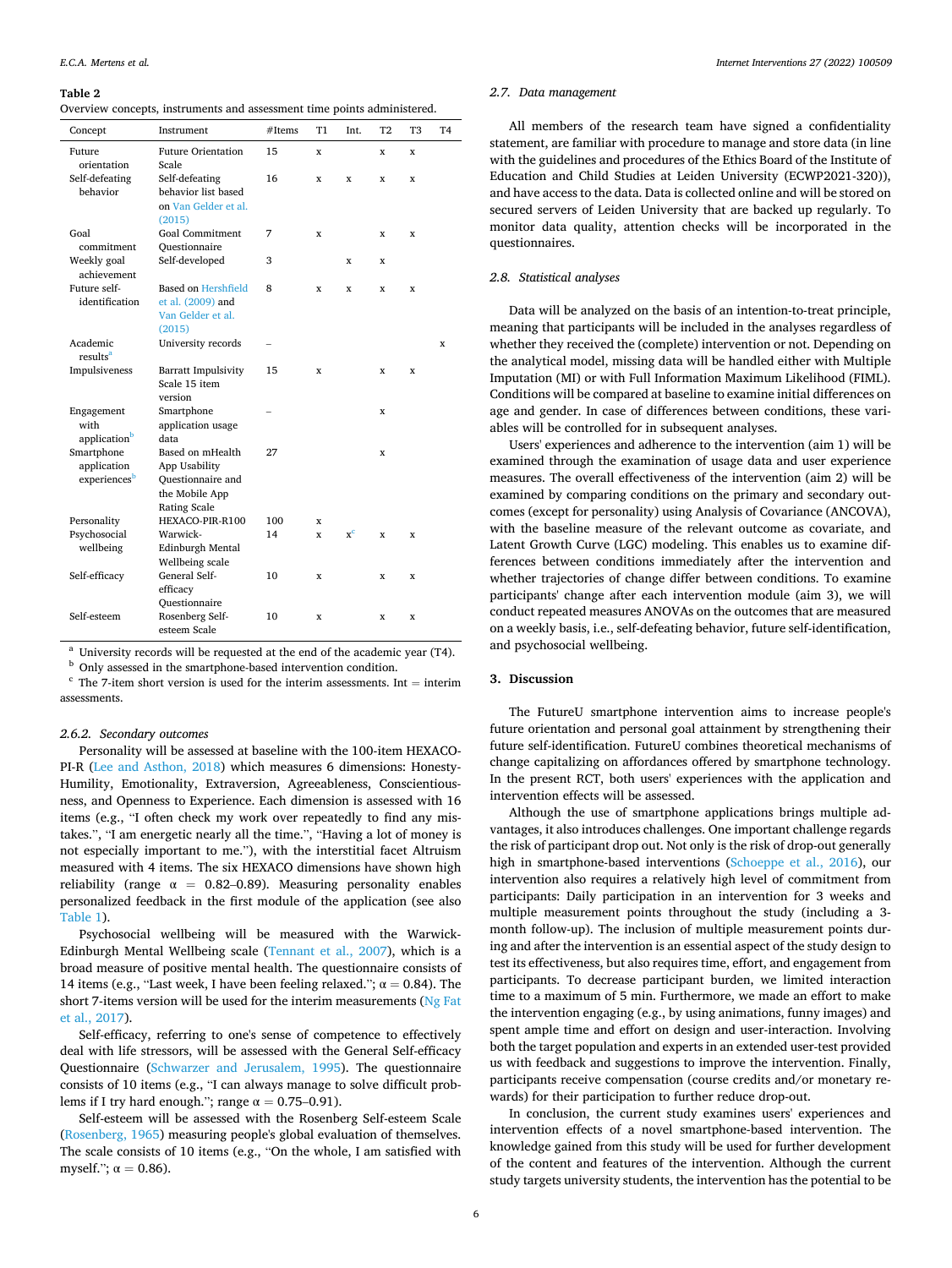<span id="page-6-0"></span>relevant for other populations as well. Given that the extent to which people have a clear and vivid image of their future is related to a wide array of domains such as health, delinquency, and saving (Hershfield, 2011; Rutchick, 2018; [Van Gelder et al., 2015, 2022](#page-7-0)), an intervention that can strengthen people's future self-identification has the potential to indirectly stimulate positive outcomes within these domains. This potentially broad impact underscores the relevance of our smartphonebased intervention and the importance of its optimization.

#### **Declarations**

## *Ethics approval and consent to participate*

Ethical approval for conducting this RCT is obtained from the independent Ethics Board of the Institute of Education and Child Studies at Leiden University (ECPW2021–320). Students will provide active informed consent for their participation in the study.

## **Funding**

The study is financially supported by the ERC Consolidator Grant (Grant Number 772911-CRIMETIME). The funder had no role in study design, data collection and analysis, preparation of the manuscript, and decision to publish.

## **CRediT authorship contribution statement**

JLvG obtained funding for the study. All authors contributed to the conceptualization of the intervention and study design. EM wrote the draft of the manuscript. All authors critically revised the manuscript. All authors read and approved the final manuscript.

#### **Declaration of competing interest**

The authors declare that they have no known competing financial interests or personal relationships that could have appeared to influence the work reported in this paper.

#### **Acknowledgements**

The authors would like to thank Orb Amsterdam [\(www.orbamst](http://www.orbamsterdam.com)  [erdam.com\)](http://www.orbamsterdam.com) for programming the application and providing helpful suggestions.

## **References**

- Dai, H., Milkman, K.L., Riis, J., 2014. The fresh start effect: temporal landmarks motivate aspirational behavior. Manag. Sci. 60 (10), 2563–2582. [https://doi.org/10.1287/](https://doi.org/10.1287/mnsc.2014.1901)  [mnsc.2014.1901](https://doi.org/10.1287/mnsc.2014.1901).
- Daniel, T.O., Stanton, C.M., Epstein, L.H., 2013. The future is now: reducing impulsivity and energy intake using episodic future thinking. Psychol. Sci. 24 (11), 2339–2342. [https://doi.org/10.1177/0956797613488780.](https://doi.org/10.1177/0956797613488780)
- Dweck, C.S., Yeager, D.S., 2019. Mindsets: a view from two eras. Perspect. Psychol. Sci. 14 (3), 481–496. <https://doi.org/10.1177/1745691618804166>.
- Fanning, J., Roberts, S., Hillman, C.H., Mullen, S.P., Ritterband, L., McAuley, E., 2017. A smartphone "app"-delivered randomized factorial trial targeting physical activity in adults. J. Behav. Med. 40, 712–729. [https://doi.org/10.1007/s10865-017-9838-y.](https://doi.org/10.1007/s10865-017-9838-y)
- Frederick, S., Loewenstein, G., O'Donoghue, T., 2002. Time discounting and time preference: a critical review. J. Econ. Lit. 40 (2), 351–401. [https://www.jstor.org/](https://www.jstor.org/stable/2698382) [stable/2698382](https://www.jstor.org/stable/2698382).
- Grossmann, I., Kross, E., 2014. Exploring Solomon's paradox: self-distancing eliminates the self-other asymmetry in wise reasoning about close relationships in younger and older adults. Psychol. Sci. 25 (8), 1571–1580. [https://doi.org/10.1177/](https://doi.org/10.1177/0956797614535400) [0956797614535400.](https://doi.org/10.1177/0956797614535400)
- Grossmann, I., Dorfman, A., Oakes, H., Santos, H.C., Vohs, K.D., Scholer, A.A., 2021. Training for wisdom: the distanced-self-reflection diary method. Psychol. Sci. 32 (3), 381–394. <https://doi.org/10.1177/0956797620969170>.
- Hershfield, H.E., 2011. Future self-continuity: how conceptions of the future self transform intertemporal choice. Ann. N. Y. Acad. Sci. 1235, 30. [https://doi.org/](https://doi.org/10.1111/j.1749-6632.2011.06201.x)  [10.1111/j.1749-6632.2011.06201.x](https://doi.org/10.1111/j.1749-6632.2011.06201.x).
- Hershfield, H.E., 2018. The self over time. Curr. Opin. Psychol. 26 (72), 72–75. [https://](https://doi.org/10.1016/j.copsyc.2018.06.004)  [doi.org/10.1016/j.copsyc.2018.06.004](https://doi.org/10.1016/j.copsyc.2018.06.004).

#### *Internet Interventions 27 (2022) 100509*

- [Hershfield, H.E., Garton, M.T., Ballard, K., Samanez-Larkin, G.R., Knutson, B., 2009.](http://refhub.elsevier.com/S2214-7829(22)00016-1/rf202202120202431570) Don'[t stop thinking about tomorrow: individual differences in future self-continuity](http://refhub.elsevier.com/S2214-7829(22)00016-1/rf202202120202431570)  [account for saving. Judgm. Decis. Mak. 4 \(4\), 280](http://refhub.elsevier.com/S2214-7829(22)00016-1/rf202202120202431570)–286.
- Hershfield, H.E., Goldstein, D.G., Sharpe, W.F., Fox, J., Yeykelis, L., Carstensen, L.L., Bailenson, J.N., 2011. Increasing saving behavior through age-progressed renderings of the future self. J. Mark. Res. 48, 5–16. [https://doi.org/10.1509/jmkr.48.SPL.S23.](https://doi.org/10.1509/jmkr.48.SPL.S23)
- Hollenbeck, J.R., Klein, H.J., O'[Leary, A.M., Wright, P.M., 1989. Investigation of the](http://refhub.elsevier.com/S2214-7829(22)00016-1/rf202202120208031244) [construct validity of a self-report measure of goal commitment. J. Appl. Psychol. 74](http://refhub.elsevier.com/S2214-7829(22)00016-1/rf202202120208031244)  [\(6\), 951](http://refhub.elsevier.com/S2214-7829(22)00016-1/rf202202120208031244)–956.
- Hollis-Hansen, K., Seidman, J., O'Donnell, S., Wedderburn, A., Stanar, S., Brande, S., Epstein, L.H., 2020. An ecological momentary episodic future thinking intervention on mother's weekly food purchases. Health Psychol. 39 (2), 159–167. [https://doi.](https://doi.org/10.1037/hea0000817)  [org/10.1037/hea0000817.](https://doi.org/10.1037/hea0000817)
- Lee, K., Asthon, M.C., 2018. Psychometric properties of the HEXACO-100. Assessment 25 (5), 543–556. [https://doi.org/10.1177/1073191116659134.](https://doi.org/10.1177/1073191116659134)
- Linardon, J., Cuijpers, P., Carlbring, P., Messer, M., Fuller-Tyszkiewicz, M., 2019. The efficacy of app-supported smartphone interventions for mental health problems: a meta-analysis of randomized controlled trials. World Psychiatry 18 (3), 325–336.<br>https://doi.org/10.1002/wps.20673. https://doi.org/10.1002/wps.
- Martin, J., Rychlowska, M., Wood, A., Niedenthal, P., 2017. Smiles as multipurpose social signals. Trends Cogn. Sci. 21 (11), 864–877. [https://doi.org/10.1016/j.](https://doi.org/10.1016/j.tics.2017.08.007)  [tics.2017.08.007.](https://doi.org/10.1016/j.tics.2017.08.007)
- McMichael, S.L., Bixter, M.T., Okun, M.A., Bunker, C.J., Graudejus, O., Grimm, K.J., Kwan, V.S., 2021. Is seeing believing? A longitudinal study of vividness of the future and its effects on academic self-efficacy and success in college. Personal. Soc. Psychol. Bull. <https://doi.org/10.1177/01461672211015888>.
- Ng Fat, L., Scholes, S., Boniface, S., Mindell, J., Stewart-Brown, S., 2017. Evaluating and establishing national norms for mental wellbeing using the short Warwick-Edinburgh Mental Well-being Scale (SWEMWBS): findings from the health survey for England. Qual. Life Res. 26, 1129–1144. [https://doi.org/10.1007/s11136-016-](https://doi.org/10.1007/s11136-016-1454-8) [1454-8.](https://doi.org/10.1007/s11136-016-1454-8)
- Nurra, C., Oyserman, D., 2018. From future self to current action: an identity-based motivation perspective. Self Identity 17 (3), 343–364. [https://10.1080/15](https://10.1080/15298868.2017.1375003) [298868.2017.1375003](https://10.1080/15298868.2017.1375003).
- [Oettingen, G., Gollwitzer, P.M., 2010. Strategies of setting and implementing goals.](http://refhub.elsevier.com/S2214-7829(22)00016-1/rf202202120203518643) [Mental contrasting and implementation intentions. In: Maddux, J.E., Tangney, J.P.](http://refhub.elsevier.com/S2214-7829(22)00016-1/rf202202120203518643)  [\(Eds.\), Social Psychological Foundations of Clinical Psychology. The Guilford Press,](http://refhub.elsevier.com/S2214-7829(22)00016-1/rf202202120203518643)  [pp. 114](http://refhub.elsevier.com/S2214-7829(22)00016-1/rf202202120203518643)–135.
- Ogbeiwi, O., 2021. General concepts of goals and goal-setting in healthcare: a narrative review. J. Manag. Organ. 27, 324–341.<https://doi.org/10.1017/jmo.2018.11>.
- [Rosenberg, M., 1965. Society and the Adolescent Self-image. Princeton University Press.](http://refhub.elsevier.com/S2214-7829(22)00016-1/rf202202120204035580) Rutchick, A.M., Slepian, M.L., Reyes, M.O., Pleskus, L.N., Hershfield, H.E., 2018. Future self-continuity is associated with improved health and increases exercise behavior. J. Exp. Psychol. Appl. 24 (1), 72–80. [https://doi.org/10.1037/xap0000153.](https://doi.org/10.1037/xap0000153)
- Schacter, D.L., Benoit, R.G., Szpunar, K.K., 2017. Episodic future thinking: mechanisms and functions. Curr. Opin. Behav. Sci. 17, 41–50. [https://doi.org/10.1016/j.](https://doi.org/10.1016/j.cobeha.2017.06.002)  [cobeha.2017.06.002](https://doi.org/10.1016/j.cobeha.2017.06.002).
- Schoeppe, S., Alley, S., Van Lippevelde, W., Bray, N.A., Williams, S.L., Duncan, M.J., Vandelanotte, C., 2016. Efficacy of interventions that use apps to improve diet, physical activity and sedentary behaviour: a systematic review. Int. J. Behav. Nutr. Phys. Act. 13, 127 [https://doi.org/10.1186/s12966-016-0454-y.](https://doi.org/10.1186/s12966-016-0454-y)
- [Schwarzer, R., Jerusalem, M., 1995. Generalized self-efficacy scale. In: Weinman, J.,](http://refhub.elsevier.com/S2214-7829(22)00016-1/rf202202120204289718)  [Wright, S., Johnston, M. \(Eds.\), Measures in Health Psychology: A User's Portfolio.](http://refhub.elsevier.com/S2214-7829(22)00016-1/rf202202120204289718) [Causal and Control Beliefs. NFER-NELSON, pp. 35](http://refhub.elsevier.com/S2214-7829(22)00016-1/rf202202120204289718)–37.
- Sekhon, M., Cartwright, M., Francis, J.J., 2017. Acceptability of healthcare interventions: an overview of reviews and development of a theoretical framework. BMC Health Serv. Res. 17, 88 <https://doi.org/10.1186/s12913-017-2031-8> eArticle.
- Spinella, M., 2007. Normative data and a short form of the barratt impulsiveness scale. Int. J. Neurosci. 117, 359–368.<https://doi.org/10.1080/00207450600588881>.
- Stein, J.S., Wilson, A.G., Koffarnus, M.N., Daniel, T.O., Epstein, L.H., Bickel, W.K., 2016. Unstuck in time: episodic future thinking reduces delay discounting and cigarette smoking. Psychopharmacology 233, 3771–3778. [https://doi.org/10.1007/s00213-](https://doi.org/10.1007/s00213-016-4410-y)  [016-4410-y](https://doi.org/10.1007/s00213-016-4410-y).
- Steinberg, L., Graham, S., O'Brien, L., Woolard, J., Cauffman, E., Banich, M., 2009. Age differences in future orientation and delay discounting. Child Dev. 80 (1), 28–44. [https://doi.org/10.1111/j.1467-8624.2008.01244.x.](https://doi.org/10.1111/j.1467-8624.2008.01244.x)
- Stoyanov, S.R., Hides, L., Kavanagh, D.J., Zelenko, O., Tjondronegoro, D., Mani, M., 2015. Mobile App Rating Scale: a new tool for assessing the quality of health mobile apps. JMIR Mhealth Uhealth 3 (1), e27. http://mhealth.jmir.org/2015/1/e27
- Suddendorf, T., Corballis, M.C., 2007. The evolution of foresight: what is mental time travel, and is it unique to humans? Behav. Brain Sci. 30 (3), 299–313. [https://doi.](https://doi.org/10.1017/S0140525X07001975)  [org/10.1017/S0140525X07001975.](https://doi.org/10.1017/S0140525X07001975)
- Tanner-Smith, E.E., Durlak, J.A., Marx, R.A., 2018. Empirically based mean effect size distributions for universal prevention programs targeting school-aged youth: a review of meta-analyses. Prev. Sci. 19, 1091–1101. [https://doi.org/10.1007/](https://doi.org/10.1007/s11121-018-0942-1) [s11121-018-0942-1.](https://doi.org/10.1007/s11121-018-0942-1)
- Tennant, R., Hiller, L., Fishwick, R., Platt, S., Joseph, S., Weich, S., Parkinson, J., Secker, J., Stewart-Brown, S., 2007. The Warwick-Edinburgh mental well-being scale (WEMWBS): development and UK validation. Health Qual. Life Outcomes 5, 63. [https://doi.org/10.1186/1477-7525-5-63.](https://doi.org/10.1186/1477-7525-5-63)
- Thielmann, I., De Vries, R.E., 2021. Who wants to change and how? On the traitspecificity of personality change goals. J. Pers. Soc. Psychol. [https://doi.org/](https://doi.org/10.1037/pspp0000304) [10.1037/pspp0000304](https://doi.org/10.1037/pspp0000304). Advanced online publication.
- Trope, Y., Liberman, N., 2003. Temporal construal. Psychol. Rev. 110 (3), 403. [https://](https://doi.org/10.1037/0033-295X.110.3.403)  [doi.org/10.1037/0033-295X.110.3.403.](https://doi.org/10.1037/0033-295X.110.3.403)